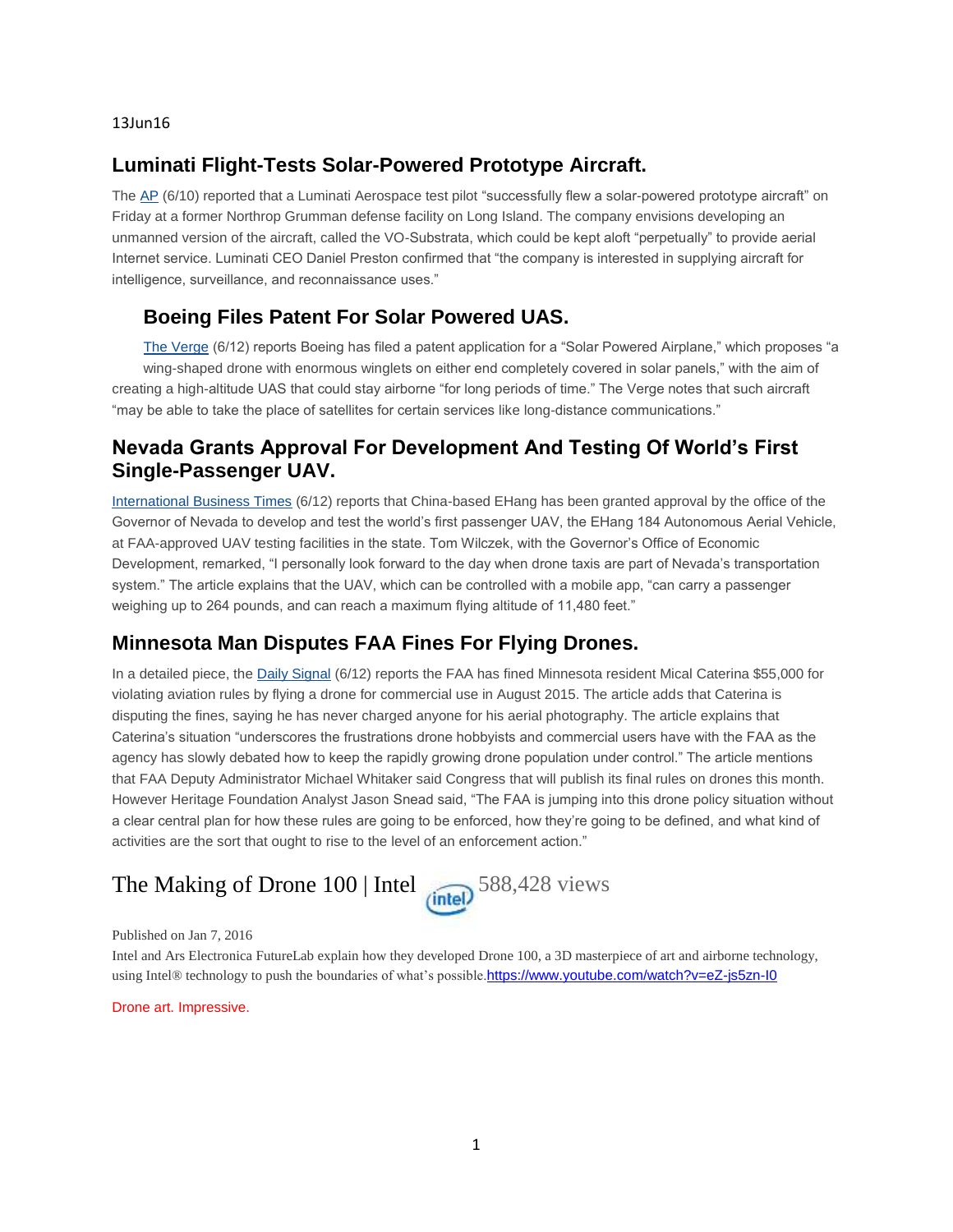14Jun16

# **NASA Seeks Assistance On UAS Sense And Avoid Avionics.**

[Military & Aerospace Electronics](http://mailview.bulletinmedia.com/mailview.aspx?m=2016061401aiaa&r=2980706-77c8&l=014-e9b&t=c) (6/13) reports that NASA "issued a sources-sought notice" on Friday for the Alternative Airborne Surveillance Systems for Beyond Visual Line of Sight Unmanned Aircraft Systems (UAS) Detect and Avoid project, which aims to "design and integrate airborne sensors" for medium-size UAS, and is concerned with craft operating beyond-line-of-sight under instrument flight rules (IFR) at altitudes higher than 500 feet. Possible sensors include "electro-optical/infrared (EO/IR), light detection and ranging (LIDAR), relatively small radar systems, or small Automatic Dependent Surveillance-Broadcast (ADS-B) avionics."

# **CAMCOPTER S-100 UAS Aids Refugee Rescue Missions in the**

#### **Mediterranean** Published: 07 Jun 2016

Schiebel's CAMCOPTER® S-100 UAS is once again supporting the Migrant Offshore Aid Station (MOAS), a global search-and-rescue charity organization. Following successful operations in 2014 and 2015, when more than 10,000 men, women and children were identified and rescued, MOAS and Schiebel will again join forces in order to help refugees in distress at sea.

Besides its takeoff and landing capability on the 40-meter-long MOAS ship MY Phoenix, the S-100 provides real-time daylight and infrared video which enables the MOAS crew to precisely locate and rescue persons in emergency situations and provide them with medical aid from their ship-borne station. The CAMCOPTER® S-100 UAS significantly increases the chances of finding and identifying small ships over long distances beyond horizon, in rough sea conditions and at night.

[http://www.unmannedsystemstechnology.com/2016/06/camcopter-s-100-uas-aids-refugee-rescue-missions-in-the](http://www.unmannedsystemstechnology.com/2016/06/camcopter-s-100-uas-aids-refugee-rescue-missions-in-the-mediterranean/?utm_source=Unmanned+Systems+Technology+Newsletter&utm_campaign=b01720a53e-Unmanned_Systems_Technology_eBrief&utm_medium=email&utm_term=0_6fc3c01e8d-b01720a53e-111778317)[mediterranean/?utm\\_source=Unmanned+Systems+Technology+Newsletter&utm\\_campaign=b01720a53e-](http://www.unmannedsystemstechnology.com/2016/06/camcopter-s-100-uas-aids-refugee-rescue-missions-in-the-mediterranean/?utm_source=Unmanned+Systems+Technology+Newsletter&utm_campaign=b01720a53e-Unmanned_Systems_Technology_eBrief&utm_medium=email&utm_term=0_6fc3c01e8d-b01720a53e-111778317)[Unmanned\\_Systems\\_Technology\\_eBrief&utm\\_medium=email&utm\\_term=0\\_6fc3c01e8d-b01720a53e-111778317](http://www.unmannedsystemstechnology.com/2016/06/camcopter-s-100-uas-aids-refugee-rescue-missions-in-the-mediterranean/?utm_source=Unmanned+Systems+Technology+Newsletter&utm_campaign=b01720a53e-Unmanned_Systems_Technology_eBrief&utm_medium=email&utm_term=0_6fc3c01e8d-b01720a53e-111778317)

## **Sentera Launches Phoenix 2 Fixed-Wing UAV** Published: 10 Jun 2016

Sentera, LLC, a global provider of UAV hardware, sensors and data management platforms, has announced the launch of its Phoenix 2 Fixed-Wing Unmanned Aerial Vehicle (UAV). At four pounds, the Phoenix 2 is easily handlaunched in just a few steps, and can carry multiple sensor options for up to an hour of flight time. The professionalgrade autopilot constantly auto-calculates and auto-optimizes according to the grid pattern specified to ensure the data collected meets exact specifications.

"Growers are using the Phoenix 2 with agriculture-specific sensors to collect RGB, NIR, and NDVI imagery. That imagery is so precise – [the growers] tell us they're targeting and treating specific parts of their fields, and then they're using fewer chemicals, saving money and increasing yields," continued Colten. "Follow-up flights can be programmed to use the same pattern for exact data comparison at multiple times throughout the growing season.

Hand-launched in just a few steps, the four-pound Phoenix 2 flies autonomously on a predetermined flight pattern that can be updated during flight by accessing the easy-to-use ground station software. Upon completion, the Phoenix 2 automatically returns to safely land.

[http://www.unmannedsystemstechnology.com/2016/06/sentera-launches-phoenix-2-fixed-wing](http://www.unmannedsystemstechnology.com/2016/06/sentera-launches-phoenix-2-fixed-wing-uav/?utm_source=Unmanned+Systems+Technology+Newsletter&utm_campaign=b01720a53e-Unmanned_Systems_Technology_eBrief&utm_medium=email&utm_term=0_6fc3c01e8d-b01720a53e-111778317)[uav/?utm\\_source=Unmanned+Systems+Technology+Newsletter&utm\\_campaign=b01720a53e-](http://www.unmannedsystemstechnology.com/2016/06/sentera-launches-phoenix-2-fixed-wing-uav/?utm_source=Unmanned+Systems+Technology+Newsletter&utm_campaign=b01720a53e-Unmanned_Systems_Technology_eBrief&utm_medium=email&utm_term=0_6fc3c01e8d-b01720a53e-111778317)[Unmanned\\_Systems\\_Technology\\_eBrief&utm\\_medium=email&utm\\_term=0\\_6fc3c01e8d-b01720a53e-111778317](http://www.unmannedsystemstechnology.com/2016/06/sentera-launches-phoenix-2-fixed-wing-uav/?utm_source=Unmanned+Systems+Technology+Newsletter&utm_campaign=b01720a53e-Unmanned_Systems_Technology_eBrief&utm_medium=email&utm_term=0_6fc3c01e8d-b01720a53e-111778317)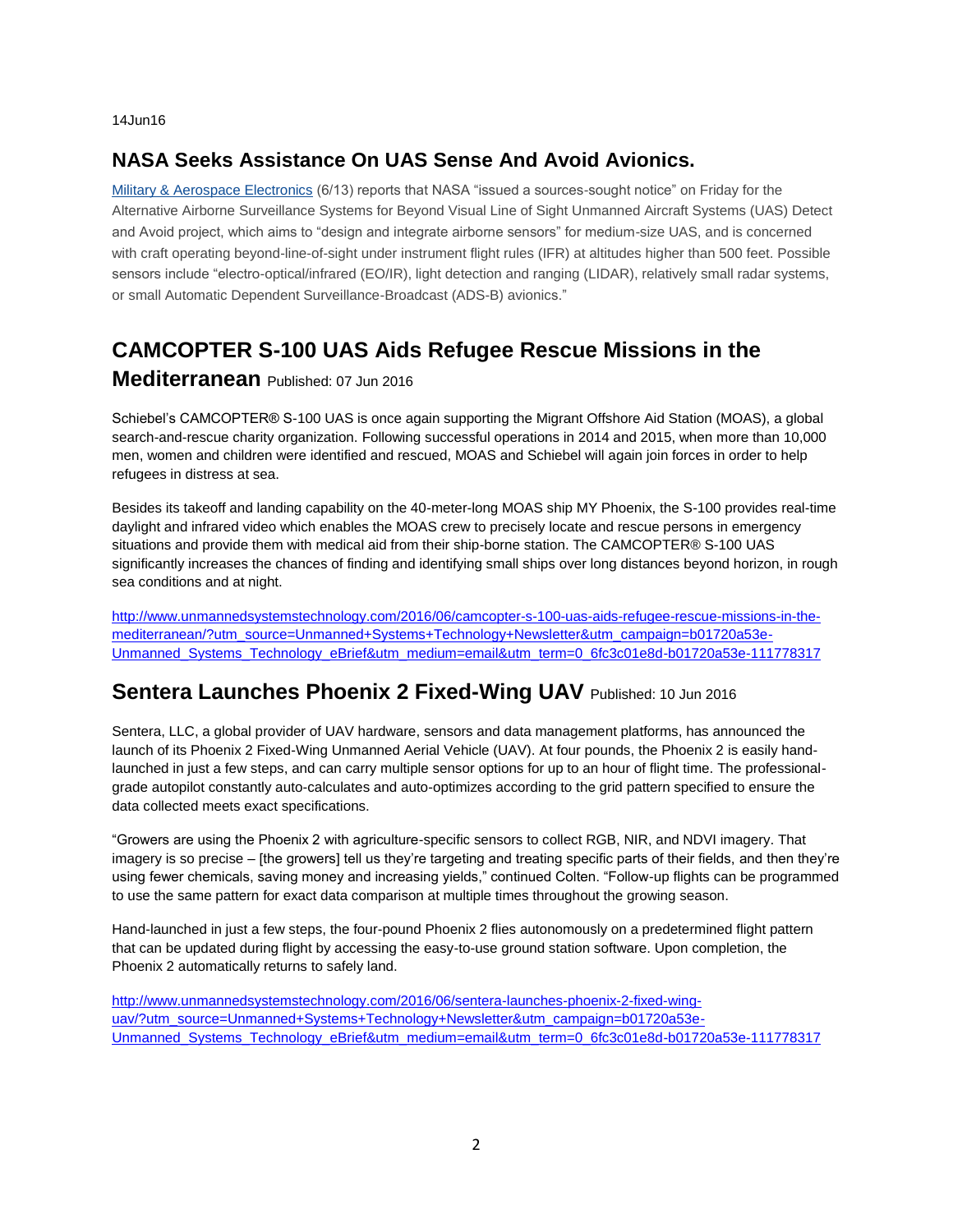# **Welcome to UAViators**

"Humanitarian organizations should engage in initiatives like the Humanitarian UAV Network." - United Nations (OCHA) Policy Brief

With well over 2,400 members in 80+ countries, our mission is to promote the safe, coordinated and effective use of UAVs for data collection, cargo delivery and communication services in a wide range of humanitarian and development settings. We do this by developing and championing international guidelines for the responsible use of UAVs. We actively promote operational safety and document lessons learned and best practices. We never selfdeploy. We only mobilize at the request of established humanitarian & development partners. We actively promote community engagement and educate UAV operators. We convene Experts Meetings and facilitate information sharing, coordination and learning across all our efforts. Our pilot roster includes 400+ UAV pilots and our partnership with Air-Vid gives us access to 600+ vetted pilots in 60+ countries.

[http://uaviators.org/?xg\\_source=msg\\_mes\\_network](http://uaviators.org/?xg_source=msg_mes_network)

# **O'Qualia Unveils Fully 3D Printed Commercial Fixed-Wing Drone**

Published: 09 Jun 2016

O'Qualia, an unmanned aircraft systems (UAS) research and manufacturing company, has announced the launch of its new Captor UAS, which the company claims is the first commercially available fully 3D printed drone. The Captor UAS is designed to be completely modular to adapt and grow with the changing demands and requirements of each customer – bringing future proof technology to the enduser and protecting initial investments.

Designed in four aerodynamic and streamlined sections, the individual components were optimally segregated to ensure the toughest resilience for each 3D printed part. Spares can be reprinted by endusers themselves or ordered from O'Qualia. In addition, the four sections can be assembled and disassembled quickly in the field, making it highly responsive to environment or application changes.

Measuring 800mm in wingspan, the Captor UAS is able to carry up to 450g of payload. Assembled in a precise click mechanism, the airframe and payload compartment can be easily secured in a highly durable manner. A series of stress tests were conducted including application of blunt and short distance momentum force to the airframe and parts demonstrating the resilience of the key components. Inspired by single-bead 3D printing techniques, the key contributing factor lay in the design of skin and internal framing whose structure was stiff enough to withstand force and yet light enough to be power optimal.

[http://www.unmannedsystemstechnology.com/2016/06/oqualia-unveils-fully-3d-printed-commercial](http://www.unmannedsystemstechnology.com/2016/06/oqualia-unveils-fully-3d-printed-commercial-fixed-wing-drone/?utm_source=Unmanned+Systems+Technology+Newsletter&utm_campaign=b01720a53e-Unmanned_Systems_Technology_eBrief&utm_medium=email&utm_term=0_6fc3c01e8d-b01720a53e-111778317)[fixed-wing-](http://www.unmannedsystemstechnology.com/2016/06/oqualia-unveils-fully-3d-printed-commercial-fixed-wing-drone/?utm_source=Unmanned+Systems+Technology+Newsletter&utm_campaign=b01720a53e-Unmanned_Systems_Technology_eBrief&utm_medium=email&utm_term=0_6fc3c01e8d-b01720a53e-111778317)

[drone/?utm\\_source=Unmanned+Systems+Technology+Newsletter&utm\\_campaign=b01720a53e-](http://www.unmannedsystemstechnology.com/2016/06/oqualia-unveils-fully-3d-printed-commercial-fixed-wing-drone/?utm_source=Unmanned+Systems+Technology+Newsletter&utm_campaign=b01720a53e-Unmanned_Systems_Technology_eBrief&utm_medium=email&utm_term=0_6fc3c01e8d-b01720a53e-111778317)[Unmanned\\_Systems\\_Technology\\_eBrief&utm\\_medium=email&utm\\_term=0\\_6fc3c01e8d-b01720a53e-](http://www.unmannedsystemstechnology.com/2016/06/oqualia-unveils-fully-3d-printed-commercial-fixed-wing-drone/?utm_source=Unmanned+Systems+Technology+Newsletter&utm_campaign=b01720a53e-Unmanned_Systems_Technology_eBrief&utm_medium=email&utm_term=0_6fc3c01e8d-b01720a53e-111778317)[111778317](http://www.unmannedsystemstechnology.com/2016/06/oqualia-unveils-fully-3d-printed-commercial-fixed-wing-drone/?utm_source=Unmanned+Systems+Technology+Newsletter&utm_campaign=b01720a53e-Unmanned_Systems_Technology_eBrief&utm_medium=email&utm_term=0_6fc3c01e8d-b01720a53e-111778317)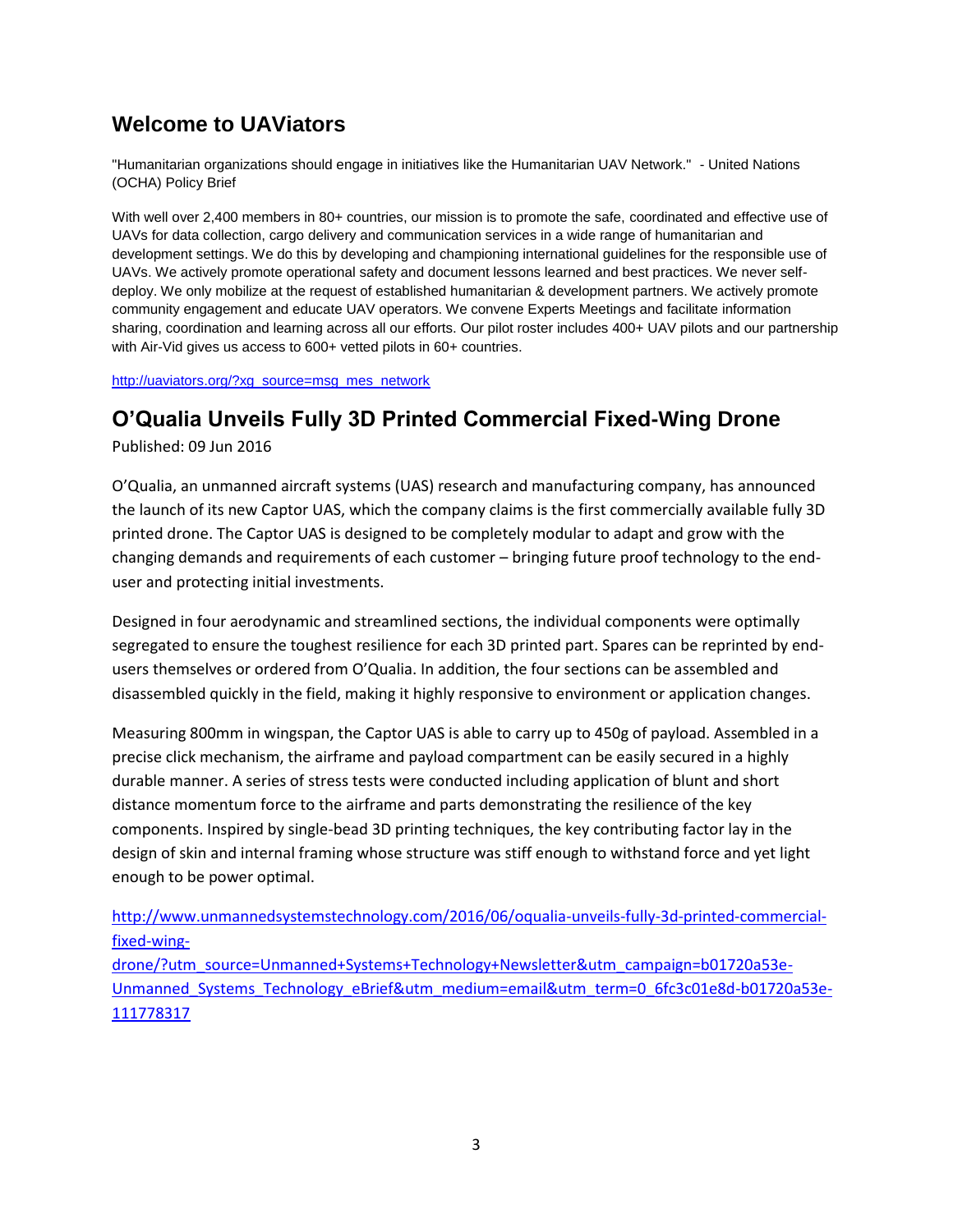15Jun16

#### **Passenger Drones Could Change Travel Landscape.**

In continuing coverage, [Motley Fool](http://mailview.bulletinmedia.com/mailview.aspx?m=2016061501aiaa&r=2980706-ab1d&l=017-582&t=c) (6/14) reports that China-based Ehang has received clearance to test its new passenger drone in Nevada, "opening an entirely new form of travel for consumers," which may entail using drones to commute to and from work. The article explains that the Ehang 184 is "a personal drone that can fly a 220-pound person at 62 miles per hour for 23 minutes," and can be operated with an app "that allows for point-by-point flying instructions to be given to the drone," without any piloting skills. The article adds that given recent revelations that Google may be working on developing "flying cars," the search giant "seems like a natural partner for passenger drone companies."

16Jun16

#### **Drone Deliveries Could Represent 80% Savings In Last-Mile Costs.**

[Business Insider](http://mailview.bulletinmedia.com/mailview.aspx?m=2016061601aiaa&r=2980706-f523&l=017-1e6&t=c) (6/15) reports that according to a Deutsch Bank note published on Wednesday, delivery automation, using robots and drones, could cut Amazon's last-mile delivery costs by 80 percent, representing Amazon's "biggest cost reduction" opportunity. The note said, "Robots and drones would reduce this to near-zero immediately and allow for much faster delivery times," and ARK Investment management said the online retailer could charge \$1 for drone deliveries. Amazon would begin using drones to deliver "small packages, weighing less than 5 pounds – and given that 86% of orders shipped by Amazon weigh less than that, the benefits are tremendous both ways."

## **Drones and Privacy Just Got More Complicated**

By: Kevin D. Pomfret 06.16.2016

Currently, there is no federal law that specifically governs the collection, use, storage, or distribution of data collected from UAS. In the absence of federal rules, several states have passed laws that do regulate UAS-collected data. While a number of other states have considered similar legislation, most states still have not passed UAS-specific privacy laws and are relying on existing laws and regulations to address any perceived privacy concerns.

President Obama issued a Presidential Memorandum on February 15, 2015 directing the National Telecommunications and Information Administration (NTIA) to convene a multi-stakeholder group with a goal of developing voluntary best practices for protecting privacy, civil rights, and civil liberties while using UAS. The group, which consisted of a number of UAS trade associations, civil liberty groups, academics, and a few potential users of UAS-collected data, held multiple meetings beginning in the summer of 2015. This past month, the NTIA announced that a consensus had been reached among a number of the participants. A copy of the "Voluntary Best Practices for UAS Privacy, Transparency, and Accountability" ("Voluntary Best Practices") document can be accessed here. The NTIA website also contains comments from several participants both supporting and disagreeing with the final document. These comments can be found here.

<http://www.williamsmullen.com/news/drones-and-privacy-just-got-more-complicated>

17Jun16

#### **AIAA And Drone World Expo Partner To Create New, Innovative Unmanned Aerial Systems Research Competition.**

In a press release, the [American Institute of Aeronautics and Astronautics](http://mailview.bulletinmedia.com/mailview.aspx?m=2016061701aiaa&r=2980706-af41&l=035-df7&t=c) (6/16) announced that it has partnered with Drone World Expo (DWE) to launch the Innovative Drone Exploration and Application (IDEA) Competition, "a new